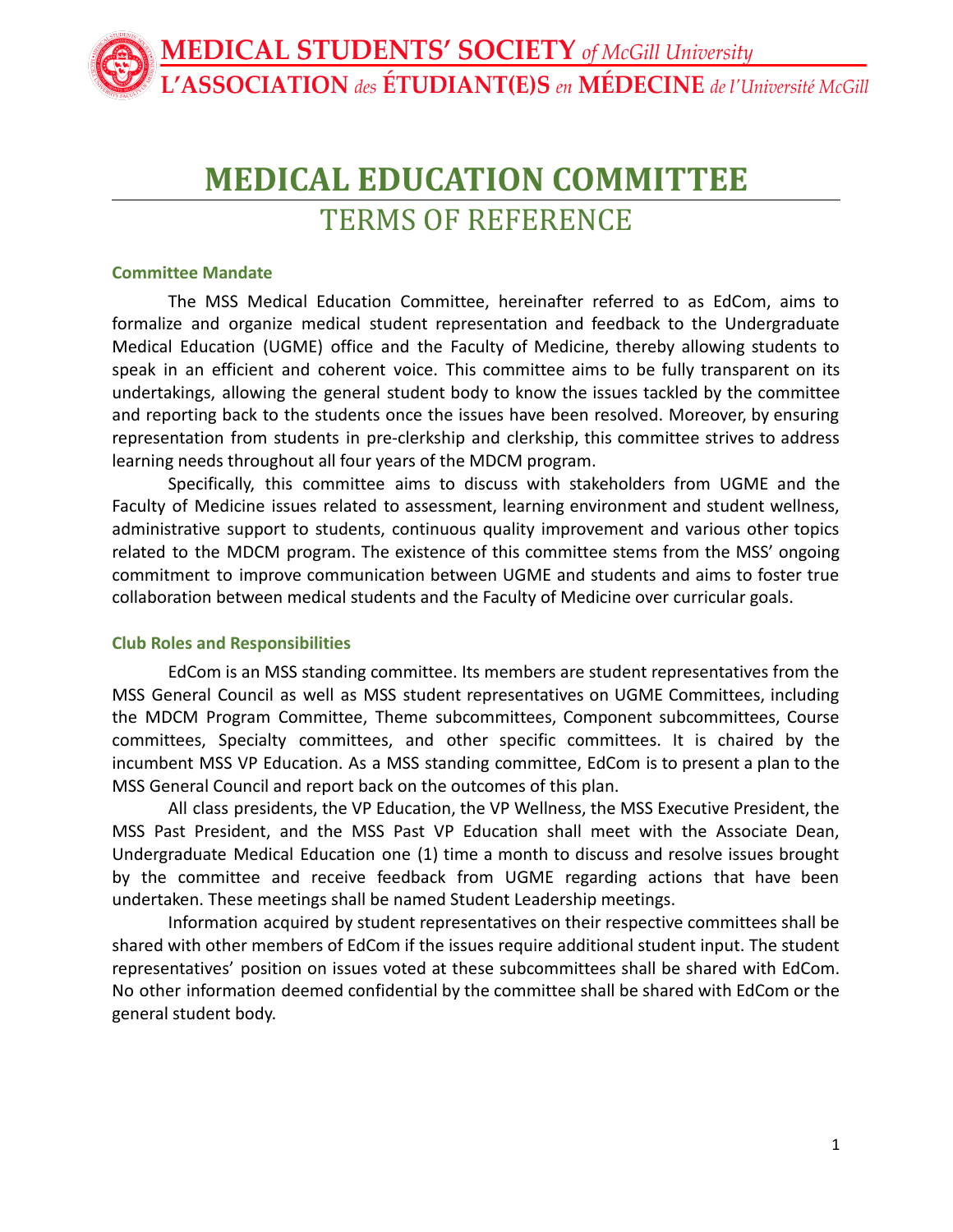# **Members Role and Responsibilities**

## **MDCM Program Committee Representatives**

- MSS VP Education (Chair)
- MSS Executive President
- MSS Outaouais President
- MSS Past President
- MSS Past VP Education

## **MDCM Component Subcommittees Representatives**

- Med-1 President Montreal Campus (FMD)
- Med-1 Academic representative Montreal Campus (FMD)
- Med -1 President Campus Outaouais (FMD)
- Med-1 Academic representative Campus Outaouais (FMD)
- Med-2 President Montreal Campus (FMD, TCP)
- Med-2 Academic representative Campus OUtaouais (FMD)
- Med-2 President Campus Outaouais (FMD, TCP)
- Med-3 President (TCP, Clerkship)
- Med-4 President (Clerkship)

#### **MDCM Theme Subcommittees Representatives**

- Physicianship Component Subcommittee student representatives
- Basic Science, Critical Thinking and Knowledge Translation (BSCTKT) Theme Subcommittee student representatives
- Social Accountability, Population Health & Health Advocacy (SAPHHA) Theme Subcommittee student representatives

## **MDCM Specific Subcommittees Representatives**

- Wellness and Learning Environment (WaLE) Subcommittee student representative
- Program Evaluation and Curricular Outcomes (PECO) student representatives
- MDCM Admissions Committee student representatives

#### **Course Committees Representatives**

- Longitudinal Family Medicine Experience (LFME) student representative
- Community Health Alliance Project (CHAP) student representatives
- Public Health and Preventive Medicine (PHPM) student representatives
- Putting It All Together (PIAT) student representatives
- Transition To Residency (TTR) student representatives

#### **Clinical departments/Specialty Committees Representatives**

- Department of Family Medicine UGME committee student representatives
- Department of Internal Medicine UGME committee student representatives
- Department of Surgery UGME committee student representatives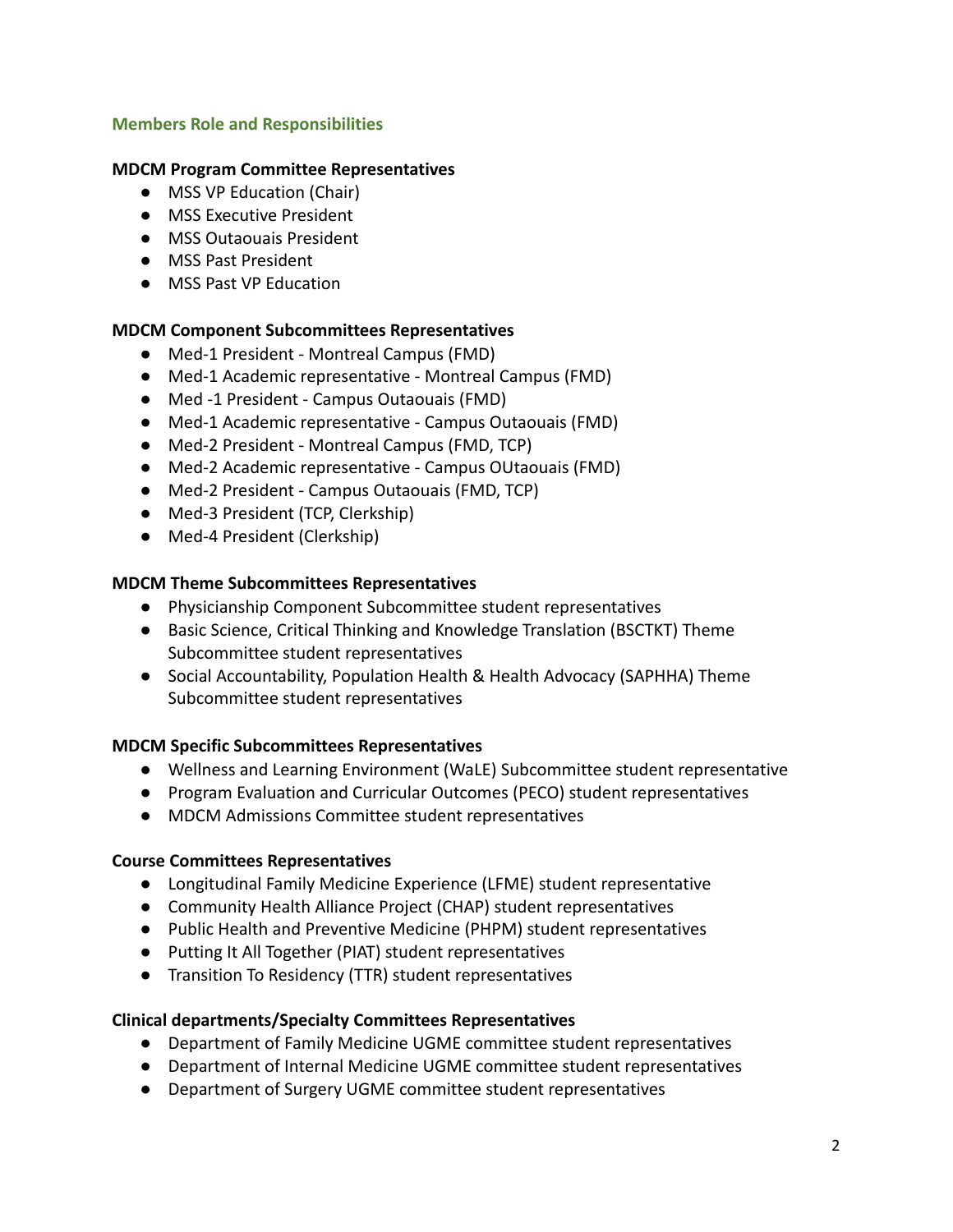- Department of Pediatrics UGME committee student representatives
- Department of Psychiatry UGME committee student representatives
- Department of Obstetrics/Gynecology UGME committee student representatives
- Department of Geriatric Medicine UGME committee student representatives
- Emergency Medicine UGME committee student representatives

Each UGME Program Committee subcommittee shall include in its terms of reference that their student representative(s) must sit on EdCom as a requirement for the position.

## **Ex-Officio Members**

Students holding education leadership positions within external organizations at the local, provincial or national level (e.g. FMEQ, CFMS, CAME) shall be eligible to request ex-officio membership on EdCom. These individuals' experiences gained outside the McGill context are considered valuable to the advancement of EdCom. Thus, it is understood that ex-officio membership comes with a spirit of knowledge sharing, consultation on relevant matters, and general engagement with the activities of EdCom. Ex-officio members are not required to attend EdCom meetings but are welcome at any time, and their presence may be requested by the chair. Ex-officio members shall not have voting rights.

#### **Promotion of Junior Representatives**

In the case of committees that require a mandate of several years for their student representatives, junior representatives shall be considered for promotion by a committee comprised of the VP Education, the MSS President, and one EdCom member-at-large. Promotion will be dependent on the student's attendance at both their own committee meetings and EdCom meetings, the student's advocacy work throughout the year as expressed in their yearly report, and whether or not their candidature is supported by their committee chair. Should the junior representative be deemed worthy of promotion, recruitment will not be conducted for this position.

Should the outgoing senior representative wish to continue their role on the committee, they may re-apply for their position and shall be considered alongside the junior representative, with only one of them ultimately fulfilling the role of senior representative. Exceptions can be made on a case-by-case basis in discussion with the committee chair.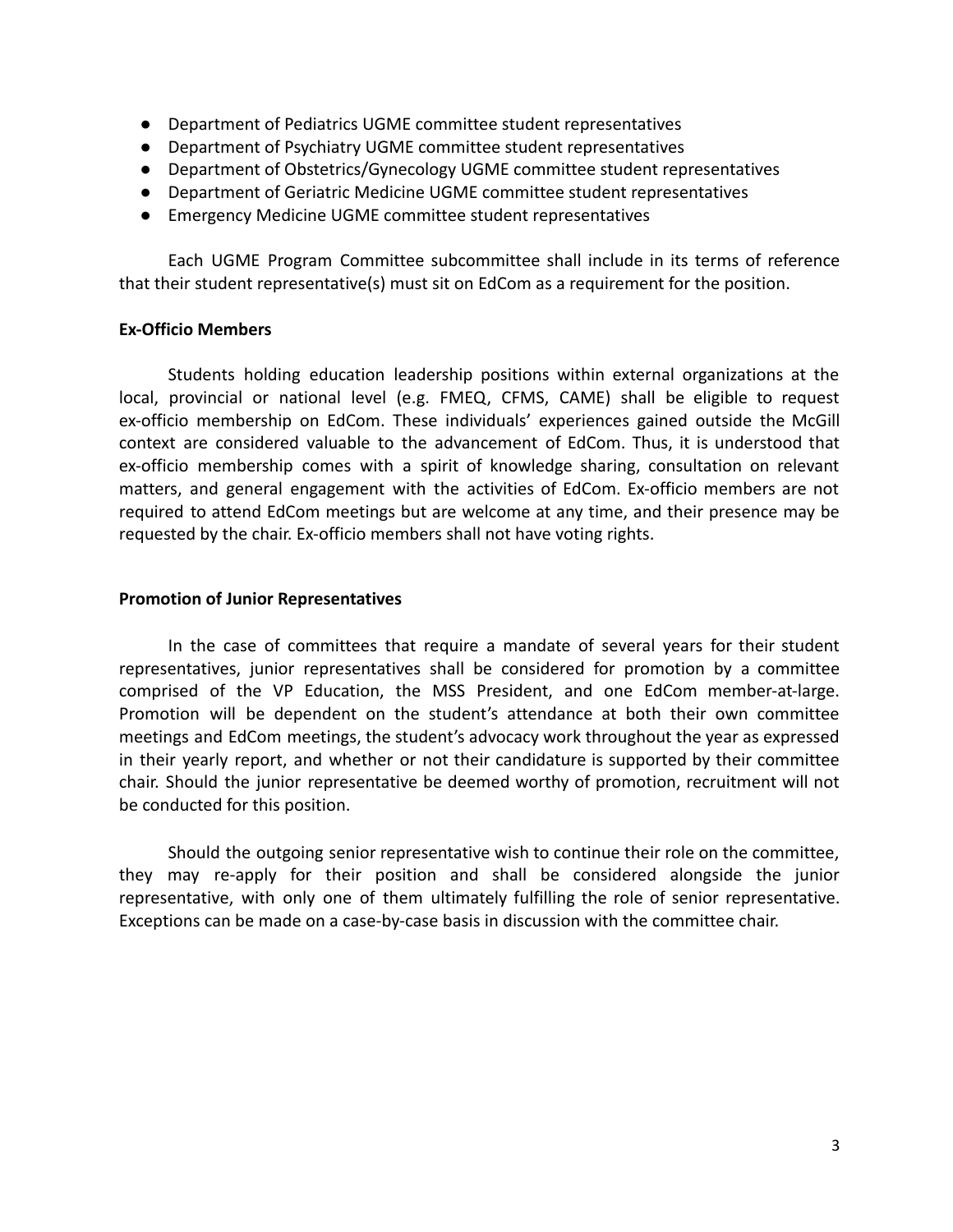## **Recruitment of Members**

Recruitment will be conducted as needed during the MSS Fall, Winter, and Spring Recruitment Periods. Applicants will complete a form where they will be asked to answer the following questions:

- What is your understanding of the role and committee that you are applying to?
- Why do you want this role?
- What relevant experience do you have?
- What unique attributes would you bring to the role?

Applications will be blinded and reviewed by 3 members of EdCom, at least one of which must be the committee chair or an executive of the MSS (as per MSS Recruitment Policy for student reps and standing committees). If judged necessary, applicants may be invited to an interview which will be evaluated by 3 members of EdCom, at least one of which must be the committee chair or an executive of the MSS.

# **Eligibility for application:**

- 1. The applicant may not already be holding an elected position with EdCom membership (i.e MSS President, VP Education, Past MSS President, Past VP Education, VP Wellness, Class President, Med-1 Academic Representative) during the mandate of the desired EdCom position.
	- If the desired position is unfilled in the first round, eligibility to apply to the second round will be given while still prioritizing a non-elected member at the time of selection.
- 1. The applicant may not already be holding an EdCom position with a mandate that would overlap with the desired EdCom position.
	- If the desired position is unfilled in the first round, eligibility to apply to the second round will be given while still prioritizing to a non-EdCom member at the time of selection.

In the situation where a member already holding a position with a multiple-year mandate is elected to a position with EdCom membership, the individual should be encouraged to resign from their non-elected position in the spirit of increasing student representation. However, should there be a need for continuity in representation as perceived by the committee chair, the representative may choose to continue in their role.